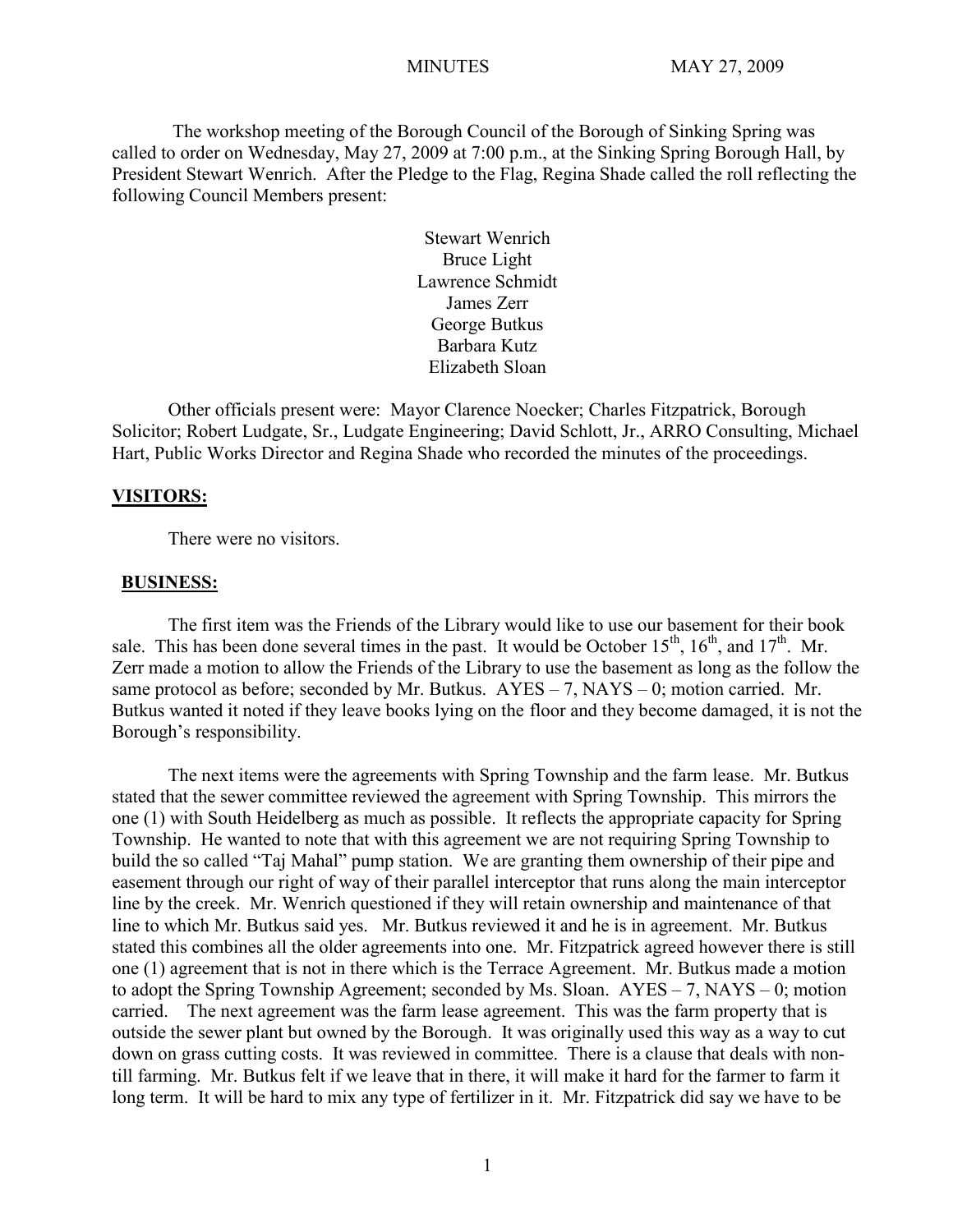careful as it is close to a stream and it does slope that way. Mr. Wenrich stated a barrier will need to go in. Mr. Fitzpatrick stated there is a 120 foot buffer. Mr. Wenrich feels that is more than enough. Mr. Butkus feels we should wipe out the portion about tilling. Mr. Wenrich stated Mr. Fitzpatrick should review the agreement, talk with the farmer and get his feelings on it and we can vote on it at the next meeting. Mr. Butkus stated we would be paid a dollar a year. Mr. Garber is the farmer.

Mr. Butkus stated for the PENNVEST and DEP we need to appoint an engineer to oversee the construction. Mr. Schlott has prepared a service agreement just like what was done for the design phase. He explained what the contract is and when people will be out there monitoring what is going on. Mr. Schlott stated this is the construction service for the one (1) year construction period project. It will be the inspector out at that site as well as the progress meetings with the contractor and reviewing the applications for payments as well as review of the shop drawings. The total cost of everything is \$268,000.00. This was included in the PENNVEST request for funding. Mr. Zerr questioned who would be the supervisor engineering company to which Mr. Butkus stated ARRO. Mr. Butkus made a motion to execute the agreement with ARRO Consulting; seconded by Mrs. Kutz.  $AYES - 7$ , NAYS – 0; motion carried.

Mr. Schlott gave a summary of the PENNVEST and where we stand with the expansion. A closing date has been established with PENNVEST for the  $16<sup>th</sup>$  of June. It is done electronically. This means all the information must be given to them a week ahead of time. This means the two contracts will need to be executed at the next meeting. There are some things that need to be done before the closing. Mr. Schlott handed out copies of the contracts with Wickersham and Hirnesien. He would like Council to review them before we execute them at the next meeting. Mr. Schlott explained some of the other forms that will need to be signed for PENNVEST and the reason for them.

The next item was the automatic debit for sewer payments. It was discussed earlier in the year to try to add credit card payments and ACH to our system to allow customers to pay their bills. The credit card service was established earlier this year and now Mrs. Shade stated we are asking Council to move ahead with the automatic debit service. We have gotten several requests. There is a one (1) time setup fee of \$100.00; a monthly fee of \$30.00 and a fee of .15 per item every time it is used. Mrs. Shade feels with the amount of requests we receive it would be advantageous for us to give the residents this option for payment. It will take a few months to get this up and running as the residents will need to supply us with the information. It is not as easy as the credit cards were. A brief discussion ensued as to how this works. The fee is less for the auto debit then for credit cards. Mr. Zerr made a motion to move ahead with the auto debit for sewer payments; seconded by Mr. Light.  $AYES - 7$ ,  $NAYS - 0$ ; motion carried.

The next item was the resolutions for the Revitalization Committee. Mr. Jim Pachuilo stated that Mr. Loth sent a letter to Council explaining how the grants work. He also forwarded the two (2) resolutions as well. One is a façade improvement grant for \$30,000 and gets matched by the actual user of the grant. The other is the \$250,000.00 PA New Communities Downtown Reinvestment Grant Program. This is a matching grant. It appears that the match will become known to them about three (3) years down the road. There are a whole lot of fields that would be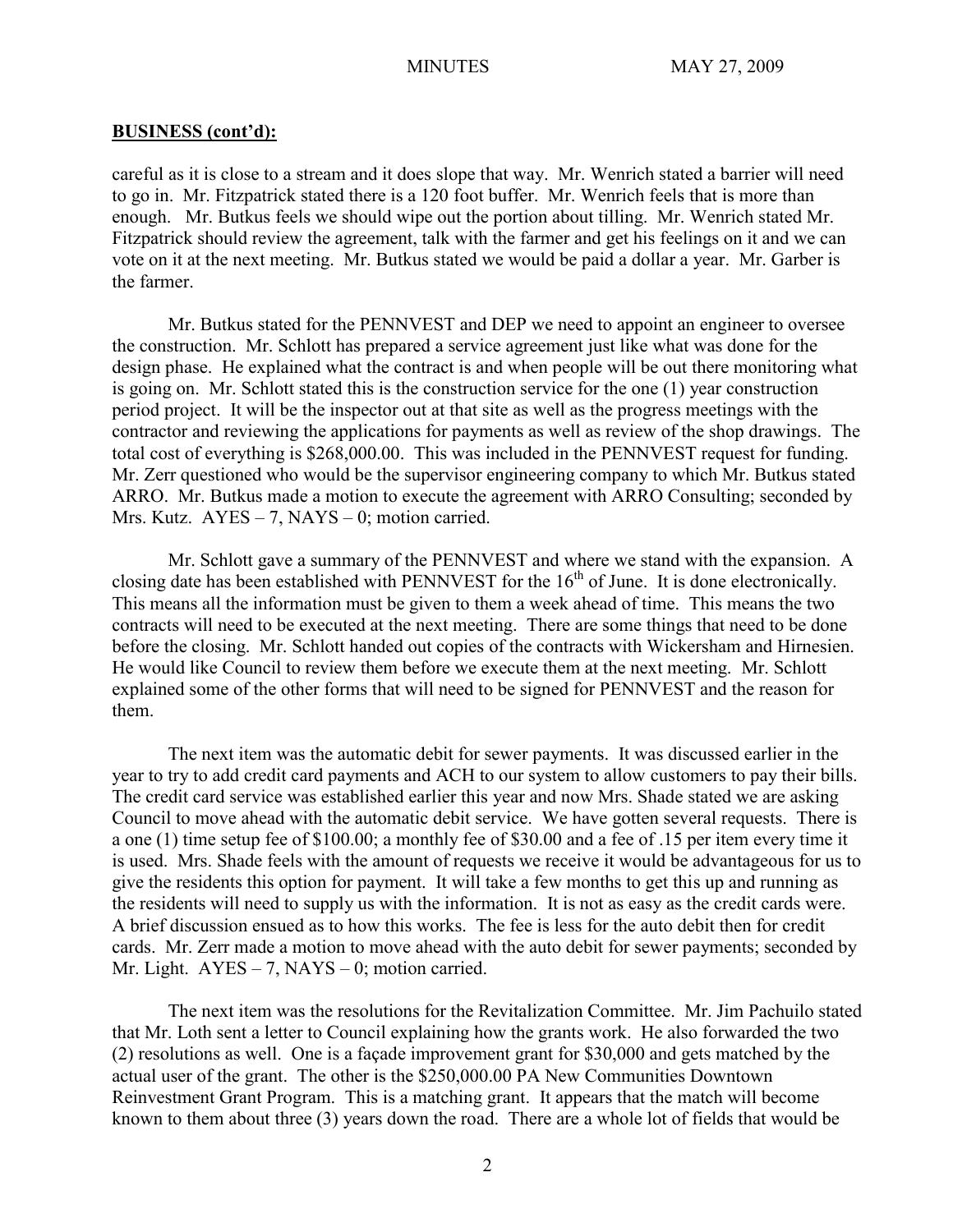used for the match such as administrative, planning, services, staff salaries, etc that could offset the match amount. This all goes toward that. In the end, there will be none or little out of pocket money to the Borough for that program. Mr. Fitzpatrick has looked at them and they appear acceptable. Mr. Pachuilo stated since every grant application is different we shall have Mr. Loth give an explanation of what the money will be used for and those types of things. Ms. Sloan stated the \$250,000 grant would mean we do need to kick in \$125,000. But it could be cumulative, like money that is already spent. Mr. Wenrich stated the intersection down there to which Mr. Zerr was not sure. Mr. Pachuilo said he talked with Mr. Loth and that could be used. A brief discussion ensued. Mr. Ludgate stated any monies being spent on the project can be used as matching funds. Some grants do require a cash match, some do not. Each grant needs to be looked at individually. The Committee is also looking into private foundations for some grant money as well. Ms. Sloan stated that since this a 50/50 match we are going to either have to come up with the money or credits in the amount of \$125,000. It is for the infrastructure for the whole project. A brief discussion ensued about how this money could be used. Mr. Butkus stated we can count the work we have already completed on Penn Avenue; however aren't we going to have completely change the work we did down there. Mr. Zerr stated no, that he has the projects mixed up. He is confused by the Corridor Project. This is for the intersection. Mr. Butkus stated then we are using as a match the cost of the map. Mr. Pachuilo stated that was correct. Everything we have done up to date could be used against the match. This is showing the DCED we have garnered dollars to be used toward the project. There will be an audit at the end. Ms. Sloan stated it is the same with the façade as well. Mr. Pachuilo said no, that the match for the façade will come from the property owner. The property owner will submit the paperwork; the Revitalization Committee will review it and make the award. This grant will come to us year after year; we don't need to reapply for the grant. Mr. Butkus questioned for how long. Ms. Sloan stated till they cut if off. No one can really know the answer to that question, someone said. Mr. Butkus had another question in regards to the bigger grant. He stated what happens to this money if for some reason this project can't happen at this time. Both Mr. Ludgate and Mr. Pachuilo stated you can turn it down. Mr. Ludgate stated that if they deem the project worthy you will be given a contract; if you don't want the money; you just turn down the contract, like any contract. That is exactly what happened with the LUPTAP grant. They offered the money to the Borough; the Borough accepted it and signed the contract. Mr. Zerr made a motion to adopt the  $$30,000.00$  façade resolution; seconded by Mr. Light. AYES – 7, NAYS – 0; motion carried. Mr. Zerr made a motion to adopt the \$250,000.00 Downtown Reinvestment Grant; seconded by Mr. Light. AYES – 7, NAYS – 0; motion carried.

The next item was the Ordinance for the traffic signals. Mr. Fitzpatrick stated that the municipalities that took part in the traffic signal project were seeking to attempt to hire one (1) vendor that would maintain and service all the lights. This is the Rt. 422 Corridor Project. There is one (1) has been advertised for enactment that evening. This would adopt or authorize the execution of an intermunicipal agreement. The agreement states that all the municipalities must agree to enter into it or otherwise it fails. We have complete right not to accept the contract. Mr. Schmidt made the motion to adopt the Ordinance; seconded by Ms. Sloan.  $AYES - 7$ ,  $NAYS - 0$ ; motion carried.

The next item on the agenda was the highway engineering consultant in regards to the PCTI funding. Mr. Schmidt stated the next day was the big day. They were to announce the recipients of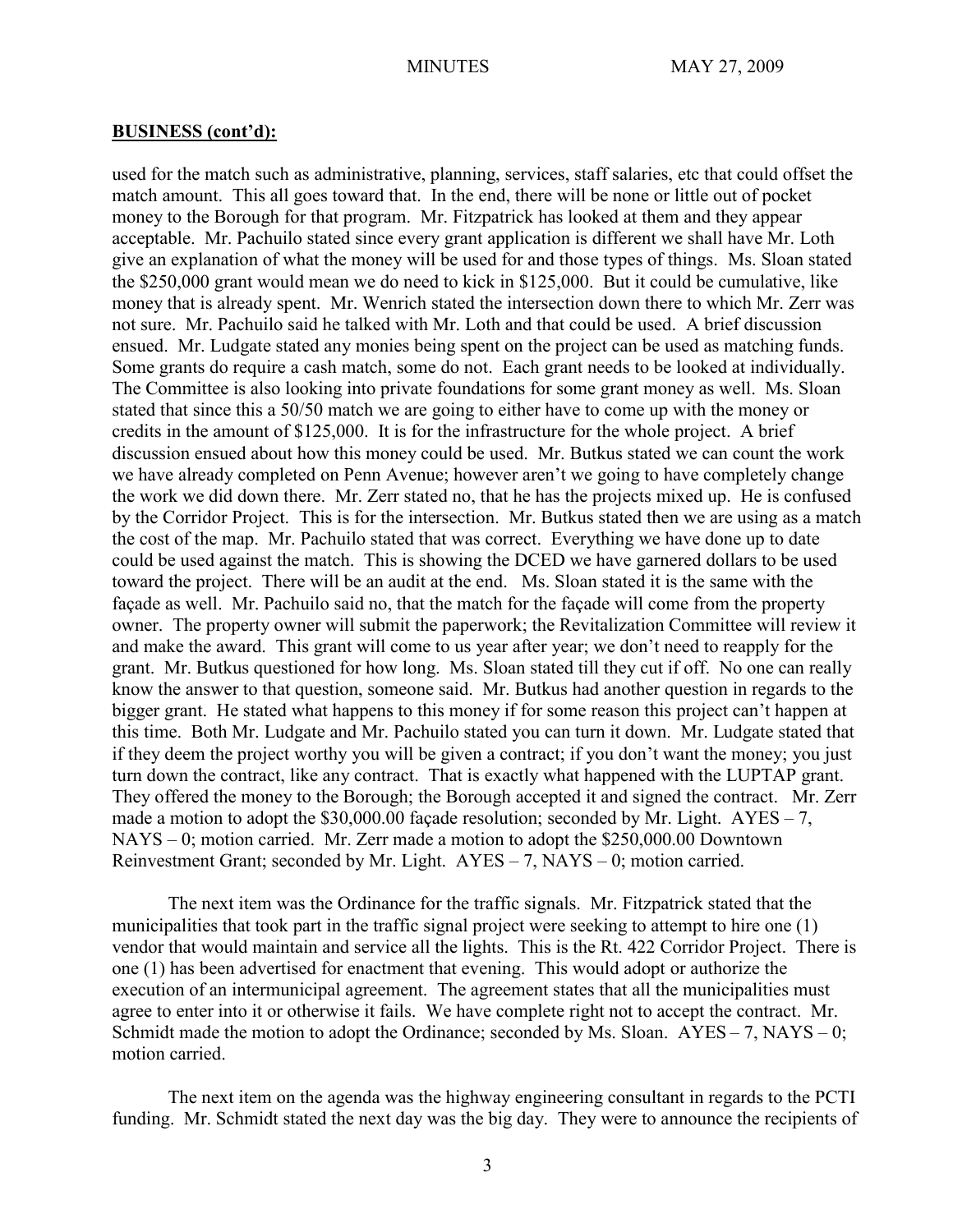the grant money from PCTI. Mr. Schmidt went on to say this is funding from PENNDOT to do work on Rt. 422. This is the work that would be done for the raising of Penn Ave. Mr. Schmidt said at this point he would like to wait till the following day to see if we got the money. If we did then we will need to move forward rather quickly with getting and RFP together and hire an engineering firm. Ludgate cannot do the job. They can't put together an RFP. He feels we don't need to do anything that evening but be prepared to move ahead at the regular Council meeting. Ms. Sloan questioned if any emergency meeting would be necessary to which the answer was no. There is another issue Mr. Ludgate stated. We talked with some people from PENNDOT and they suggested we might want to move ahead with the Highway Occupancy Permit. If we don't win PCTI funds we can induce private construction of the roads that are privately connected. Mr. Ludgate stated there is potential that three (3) private entities could come up with some funding. There is another fund available through the RATS Committee called C-MAC. This could become a hybrid project. Mr. Ludgate made the suggestion it might be in their best interest to have an engineer selected so we can take advantage if these funds become available to us. Mr. Schmidt stated he disagreed with him. He does not feel we should do anything until we see if the PCTI comes through or not. If they don't come through, it is a whole new ballgame. The developer of the Boscov's site is interested in enlarging their footprint. Mr. Schmidt knew that. They would assist us. In order for that to happen through the Berks Reinvestment Authority which is looking at redevelopment there, we need to define the right of way there. We need to complete preliminary highway engineering so that is the catch 22. If you want their development to happen you need to establish the right of way line. He stated you may want to move forward with this in the back of your mind. Mr. Zerr questioned what Mr. Schmidt's thought processes were. Mr. Schmidt stated he would really like to see if we get the PCTI funding. If we don't get the money then we are going to have to sit down with developers and look at this in more detail. We will need to know how much money they are willing to put out. Mr. Ludgate stated the first phase could be five (5) million dollars. Mr. Ludgate said for private construction, it probably could get done for between 3.5 and 4 million dollars. Mr. Schmidt stated we would then need to know how much money they would be willing to put in before we actually start looking for monies. We probably would need to borrow about 3 million dollars. Mr. Ludgate stated if you are going to proceed at all you will need the highway engineering firm. We are going to be looking at least a portion of the money to be federal funds. Mr. Ludgate stated if federal money is involved you will not be able to designate your Borough engineer to continue design. Mr. Schmidt questioned Mr. Fitzpatrick if he had the chance to look over this. Mr. Fitzpatrick stated he had not. He did ask how much we are going to have to pay to have the RFP done and submit an application. Mr. Ludgate suggested Mr. Loth is familiar with the process and that he could do it. Mr. Ludgate stated Mr. Loth said it would be around \$180 with a cap of not to exceed \$500.00. Mr. Wenrich stated we really don't need to take action that night and by next Thursday we shall have a better feel of what might happen. Mr. Schmidt agreed. Ms. Sloan felt it was a prudent decision Mr. Schmidt was recommending. If we don't then we can revisit it. Mr. Light made a motion to table it however to be discussed at the regular meeting the following week; seconded by Mr. Schmidt.  $AYES - 7$ ,  $NAYS - 0$ ; motion carried.

Mr. Schmidt stated he received a letter from the Western Berks Ambulance and they are having a meeting on June 1<sup>st</sup> to talk to the municipalities again. We met with them earlier last year and they were looking for more money. We, along with other municipalities, told them we just couldn't afford to pay them what they were asking for however we did increase our annual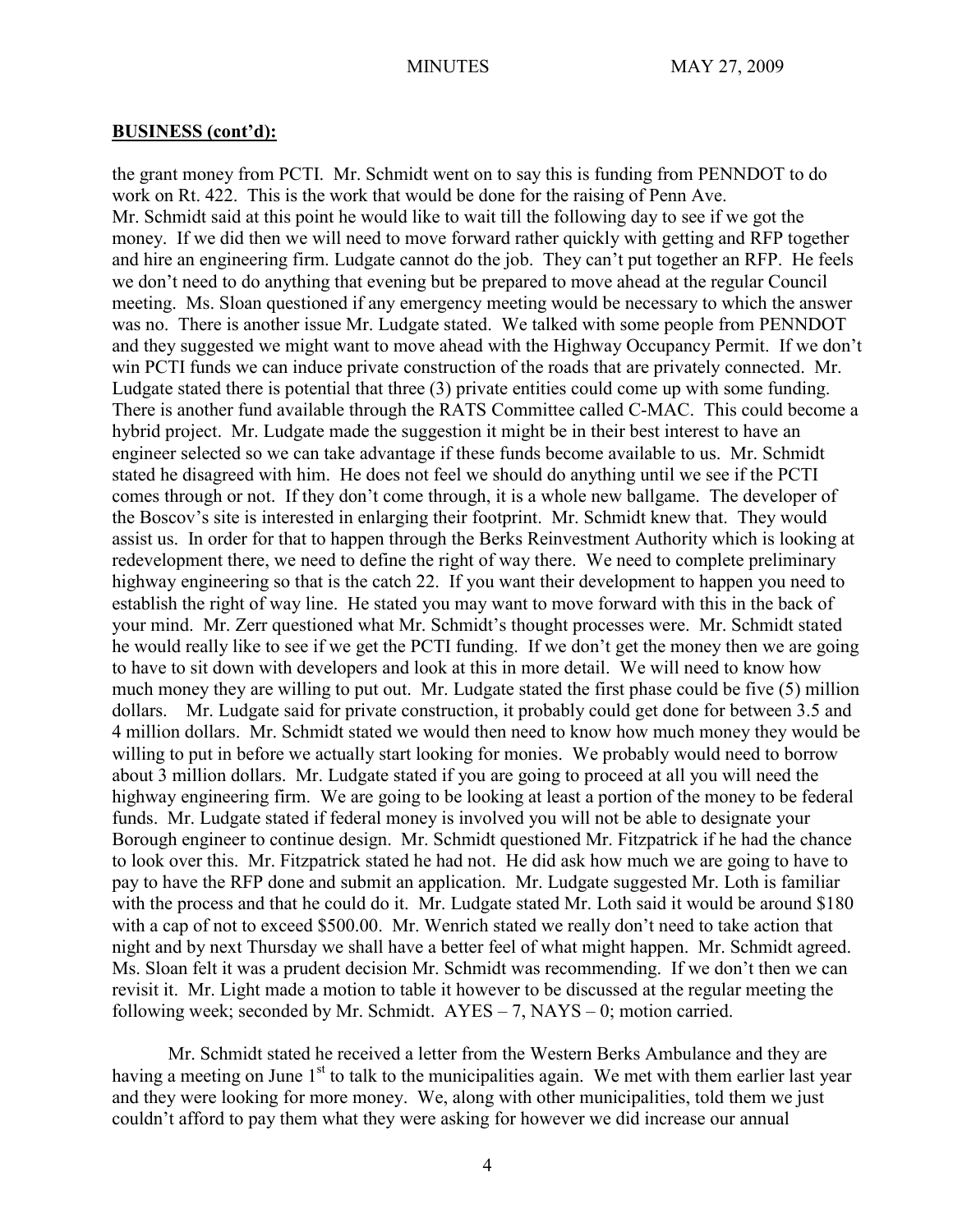donation. The meeting is at 7:00 p.m. to find out what we are going to do. Mr. Schmidt spoke to some other appointed officials and they said they had no extra money either. Mr. Schmidt will attend the meeting however he had no idea what he will be able to tell them. Mr. Wenrich stated that we make the contribution and anytime that ambulance rolls in, it probably costs our citizens an additional \$500 to \$600 for that call. It is usually paid by their insurance. Ms. Sloan stated her daughter took it last year and it was \$1,000.00. Mr. Zerr stated when he had his accident on March  $17<sup>th</sup>$ , it cost him \$1,500.00. He said all they did was monitor his blood pressure. Mr. Zerr feels it should be the public's choice if they want to participate or not. He does not feel that the Borough should have that additional obligation. Ms. Sloan stated it is almost like an additional tax on the Borough. It is covered under most people's insurance. That was Mr. Schmidt's stance on it also but he did want to inform Council about it.

The other item was the electric. Mr. Hart stated that the Berks County Cooperative Purchasing Council is working on this issue. He continued what we will need to authorize a resolution that will approve or allow the Purchasing Council to act on our behalf whenever they go for their rates and approve it. The reason for this is because the rates change so fast they need to be able to act right away and not wait till each municipality meets, discusses it, and then act upon it. They want to lock it in. They want a resolution to allow them to act on our behalf. Mr. Schmidt stated that PPL becomes unrestricted at the end of the year. Your rates are going to sky rocket, he said. The unmetered electric will be jumping 125% and the metered portion would be between 30% and 40%. This is just commercial properties. You will be seeing a big increase in your home electric also. Mr. Wenrich stated that Mr. Hart will be sitting down with a contractor the following day who sells capacitors. It monitors your electric coming and monitors it to make sure it is working at full capacity. Mr. Fitzpatrick stated they have a form resolution. Mr. Fitzpatrick will see that we get that form. Mr. Fitzpatrick questioned who the Borough is going to appoint to be the Borough rep to which everyone stated Mr. Hart. Mr. Zerr made the motion to appoint Mr. Hart as the agent for the electric co-op with the Berks County Cooperative Council; seconded by Mr. Light. Mr. Butkus asked for how long these are bids for. Mr. Hart stated they were not sure but either three (3) or five (5) years probably.  $AYES - 7$ ,  $NAYS - 0$ ; motion carried.

Mr. Schmidt questioned if we could talk about the property on Queen Street. Mr. Fitzpatrick stated they are meeting the next day however they did receive the appraisal. He will know more after tomorrow.

Ms. Sloan stated we need to appoint a new fire trustee. Mr. Bob Williams does not want to serve as a trustee. She stated he was not asked. Ms. Sloan stated Deb Bohn who works in the office is interested in being the new trustee. She has a lot of fire background. Ms. Sloan made a motion to appoint Mrs. Bohn as the new fire trustee. This is in no way connected to her job here; seconded by Mr. Schmidt. Mr. Butkus wanted it clarified this is not part of her paid job. Mr. Wenrich stated she is aware of that and she is just giving back to her community.  $AYES - 7$ ,  $NAYS - 0$ ; motion carried.

Ms. Sloan requested that she be allowed to use some of the signs that were up for the Memorial Day Parade. She needs a duck crossing sign. She said there are two ducks that cross over to her property three (3) times a day and now there are eight (8) babies. So soon, there will be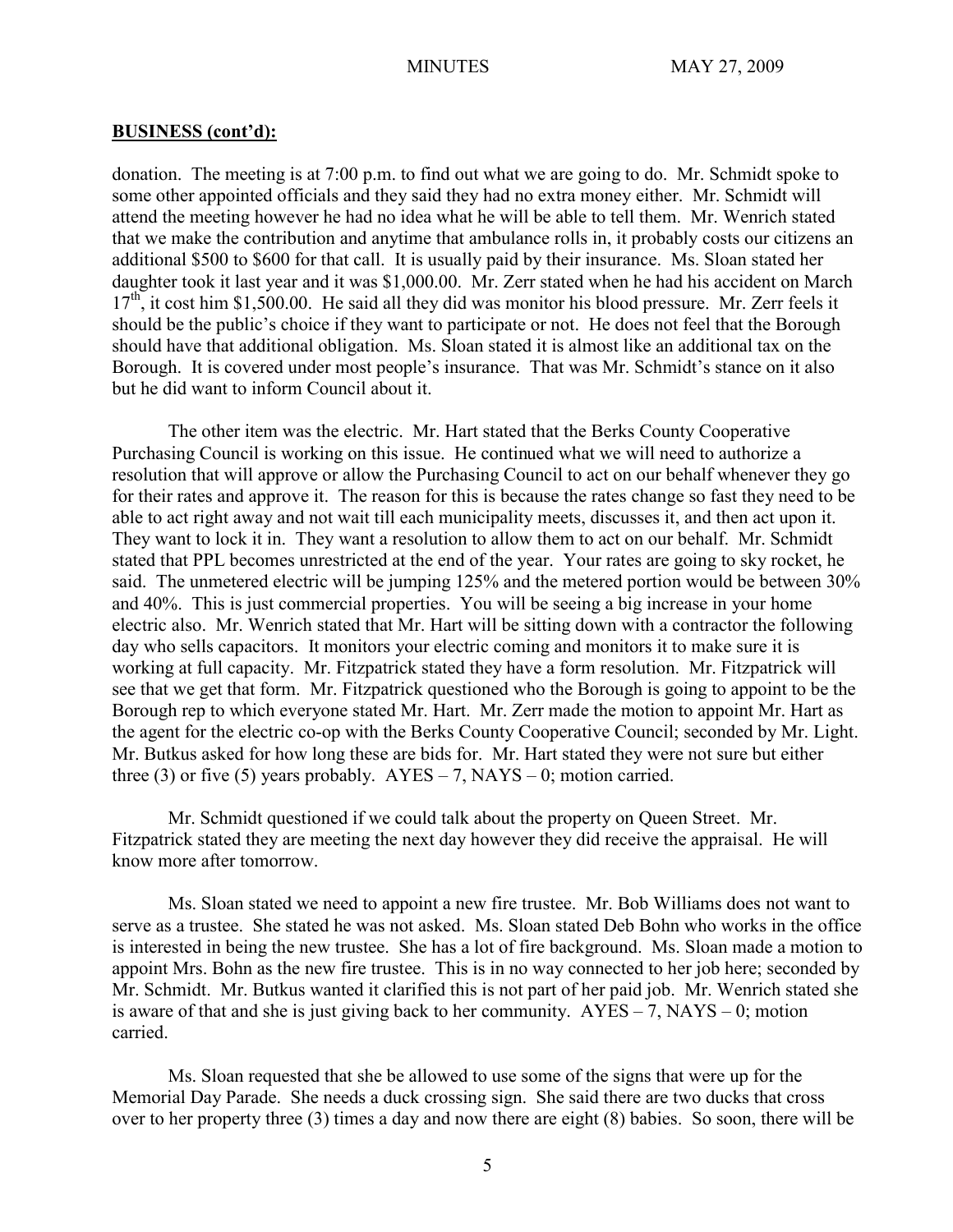ten (10) ducks crossing over to her yard. They have almost been hit a few times. It might slow down traffic some.

Ms. Sloan questioned Mr. Fitzpatrick if he was familiar with the DROP program. He was not. It stands for Deferred Retirement Option Program. It is for municipal employees in the State of PA. Each municipality must adopt it on their own. She believes Wernersville is doing it. She does not know about Spring Township. What it does, it is for employees on the payroll and she is not sure if it is just police, she thinks it is all employees, it allows them to drop out of the pension. They can still work another five (5) years but it helps the municipality as they are no longer paying into their pension. She knows someone who is familiar with this and she would like him to come and address Council about it. It is not a contract item. Mr. Fitzpatrick knows nothing about it. Mr. Zerr stated it was for police and fire. Mr. Fitzpatrick feels it would be helpful if Council got the information before the meeting so they can review it. Ms. Sloan just thought it might be a way of saving the Borough some money. A brief discussion ensued on this program.

Mr. Ludgate wanted to mention how great the Memorial Day Parade was. He also passed out some papers that showed what the Revitalization Committee was working to make the downtown look like. They were guidelines. There were also comments by experts pertaining to this type of thing. Mr. Ludgate also stated that the LUPTAP Committee will be meeting at the Borough Hall at 8:30 a.m. on June  $9<sup>th</sup>$ . They have had two (2) positive responses from municipalities from the west. They all have been invited. In addition, they have gotten a positive response from PA American Water Company. In addition, the Berks County Planning Commission will be sending a representative.

Mr. Butkus questioned Mr. Hart regarding PA American Water. He was under the impression that there was no work to be done on Park Avenue. Mr. Hart stated they weren't going to. Mr. Zerr stated they are putting a line down as it was part of the stimulus money. Mr. Hart said that was correct. There was a discussion on whether the fire hydrant went in. Mr. Hart stated they couldn't put the one in on Park Avenue. Mr. Wenrich was certain he did see a hydrant up there near the bridge. Mr. Hart said that they must have squeezed it in because they originally told him they wouldn't be able to put it in. Mr. Zerr said we approved three (3) hydrants. A brief discussion ensued.

Mr. Hart stated 99% of the stormwater pipes have been repaired over in Brookfield Manor. They are working on what is left. They walked the entire Brookfield Manor subdivision that day and marked the pavement for blacktop repairs. This will be starting within the next two (2) weeks. Mr. Fitzpatrick questioned how we stood with the letters of credit. Mr. Ludgate said they want a release of funds. Mr. Ludgate requested meeting with Mr. Fitzpatrick on this issue before anything is presented. Mr. Ludgate feels something should be released but he is not sure how much. The sanitary sewer will be reviewed the following day.

Mr. Butkus stated before construction is started at the plant, they will be switching oxidation ditches we are primarily using.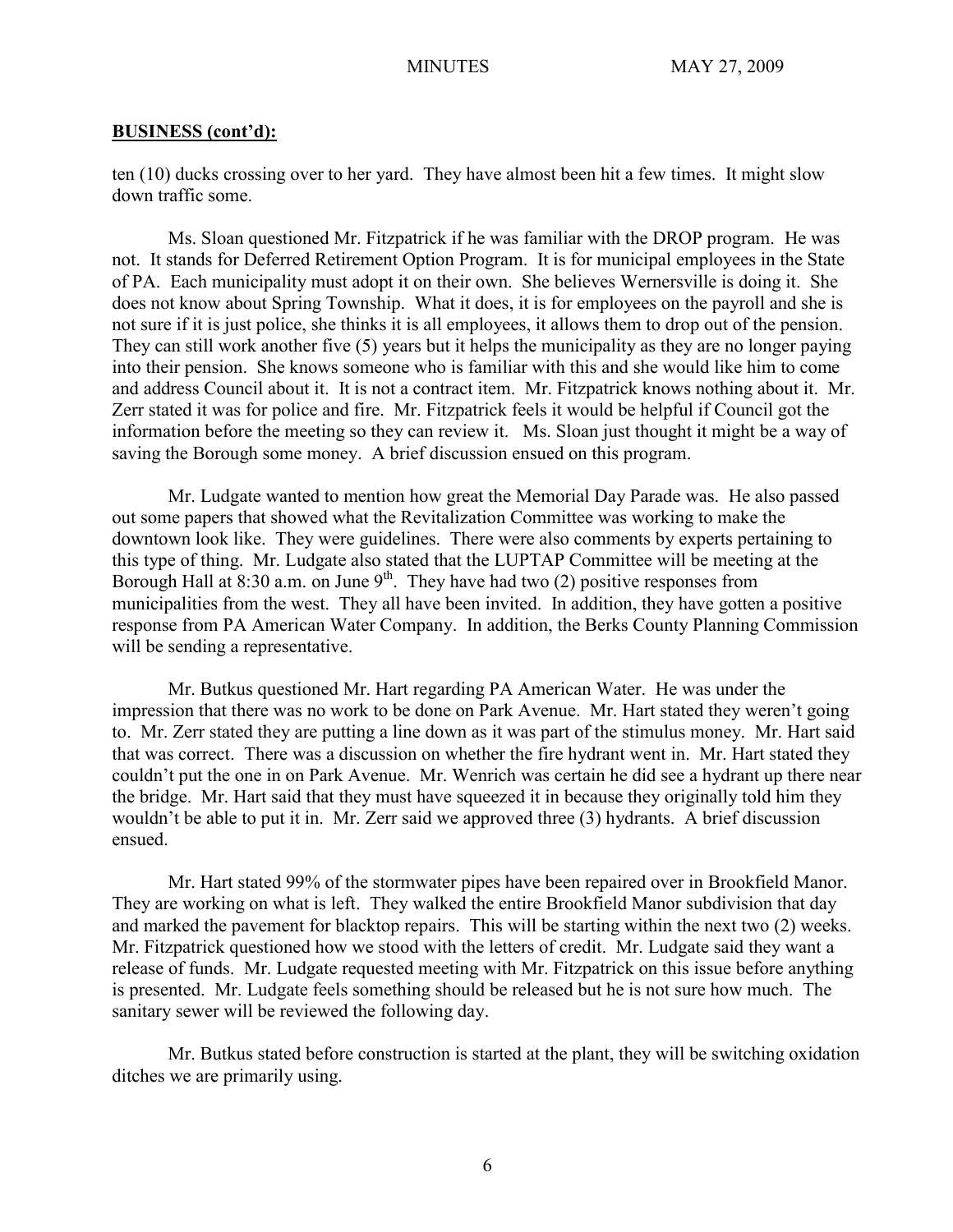Mr. Hart had another issue with regards to the Mt. Home Road sewer connections. To date three (3) are hooked up, another three (3) have paid their tapping fees and will be hooking up as soon as they can get them scheduled, and there is one (1) property that has received three (3) notices; he spoke to them and they don't have the finances to do it. He received one (1) quote (he owns two (2) properties) to do the connection. The plumber is going to charge him \$7,500.00 for the plumbing connections. Our tapping fees for both will be \$5,000.00 plus the plumbing permit. He does not have the money to do that. We can do two (2) things; just walk away from it or do it and lean the property. It is sewer related so we can lean it if Council so chooses. We can bill them accordingly. Mr. Fitzpatrick stated we can bill him as though he did have service; that usually gets people moving as they don't like to pay for something they don't have. The other way, is the leaning way. If he still doesn't pay after we bill him then we should lean it. Mr. Wenrich questioned Mr. Butkus if he would like to discuss this with the sewer committee and come up with a recommendation. Mr. Butkus said he will. He feels personally we should just do it and straight lean it because of the time of year we are getting into. Mr. Wenrich stated we have given him an extension already. Mr. Hart said, two (2) extensions. Mr. Zerr feels we should just move ahead and make the connections and lean the property. Mr. Butkus made a motion to have Mr. Hart coordinate the work and get the last connections done and inspected and we shall lean the property based on legal contingences; seconded by Mr. Zerr. AYES – 7, NAYS – 0; motion carried.

Mayor Noecker stated that Officer Lee Schweyer will be going to the hospital on June  $8<sup>th</sup>$ . He will be out for about six (6) to eight (8) weeks. It is for his hip however it is not work related. Mr. Schmidt questioned how this will affect the twelve (12) hour schedule. Mayor Noecker stated he spoke to the Chief and they feel we can handle it. Mr. Schmidt questioned with minimal overtime. The Mayor said there will be some overtime but not extensive. The Mayor told the Chief to use the part timers. Mr. Schmidt said this whole twelve (12) hour shift is based on the fact that we have hopes it would cut back on the overtime. They Mayor said that was correct however it is only temporary. Mr. Schmidt said if he is out the six (6) to eight (8) weeks we are pretty well into that ninety (90) day trial period.

Mrs. Kutz stated she had a notice from the Wilson Football Team requesting a donation for supporting the program. Ms. Sloan questioned what was given in the past. Mrs. Shade stated we gave between \$75 and \$100 for the soccer team in the past. A brief discussion ensued. Ms. Sloan stated they were very supportive of the parade and the nice letter they sent, she feels we should give them something. Mr. Zerr made a motion to give the \$100; seconded by Mr. Light.  $AYES - 7$ , NAYS – 0; motion carried.

Mr. Zerr stated with the dry hydrant, the fire hydrant was tested and we are getting 1,575 gallons out of it. Mr. Wenrich stated that is a good flow. Mr. Zerr said that was an excellent flow. Mr. Zerr felt the boys did a great job.

Mr. Wenrich stated we received a communication from the Wilson Football Team stating how much they appreciated the Borough allowing them to participate in the parade with their float. The boys and girls had a fantastic time. They want to return next year. He said that just goes to show there are outstanding youth around. It also shows what an outstanding job the Borough had done as well. The pats on the back go to the staff. The public works department, the office staff,